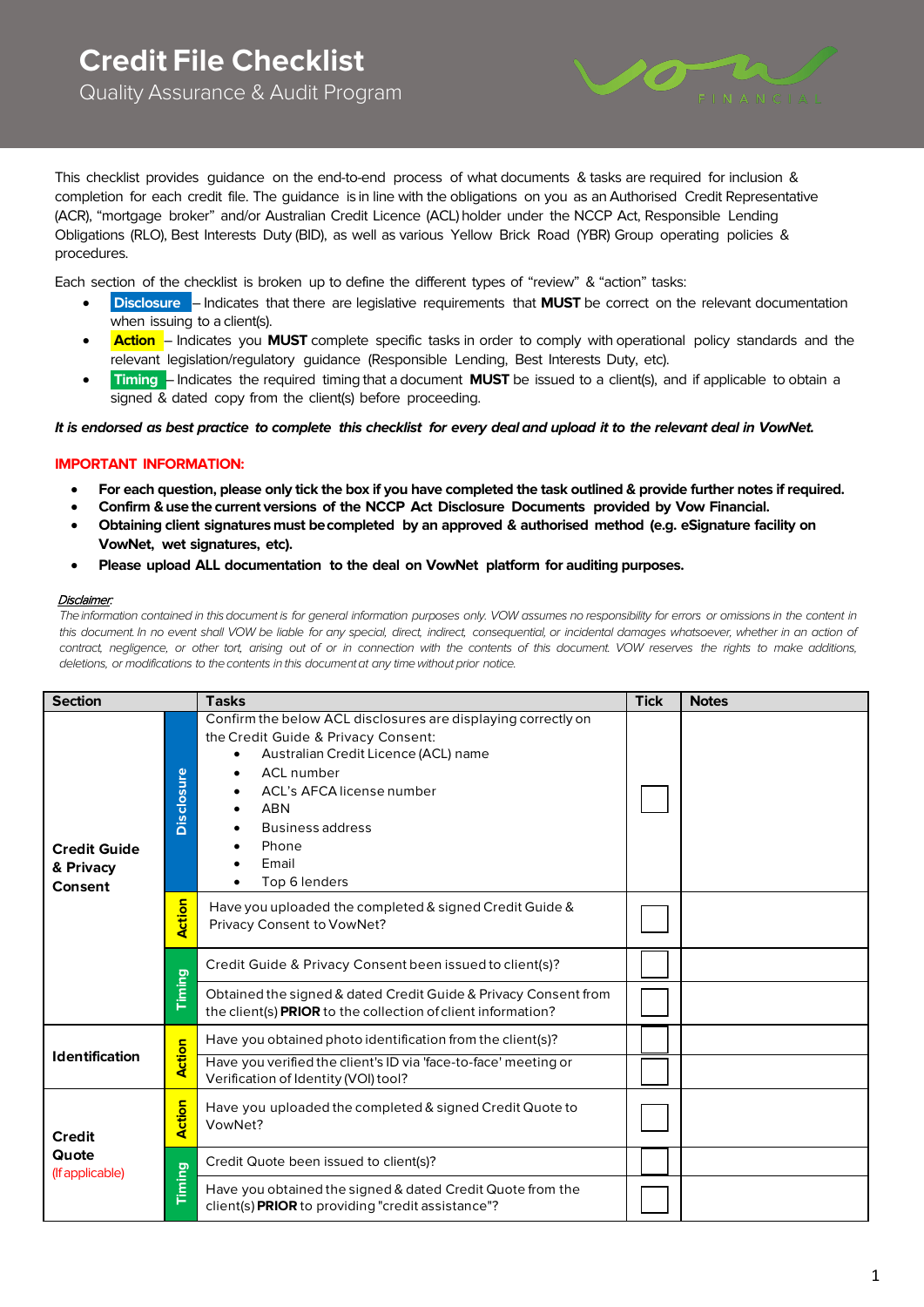## **Credit File Checklist**

Quality Assurance & Audit Program



| <b>Section</b>                                                     |                   | <b>Tasks</b>                                                                                                                                                                                                                                                                                                                                                                                                                                              | <b>Tick</b> | <b>Notes</b> |
|--------------------------------------------------------------------|-------------------|-----------------------------------------------------------------------------------------------------------------------------------------------------------------------------------------------------------------------------------------------------------------------------------------------------------------------------------------------------------------------------------------------------------------------------------------------------------|-------------|--------------|
| Statement of<br><b>Credit</b><br><b>Assistance</b><br>(SOCA)       | <b>Disclosure</b> | Confirm the below broker disclosures are displaying correctly<br>on the SOCA:<br>Australian Credit Representative (ACR) number<br>$\bullet$<br>Broker's AFCA membership number (ifapplicable)<br>٠<br>MFAA or FBAA membership number<br>$\bullet$<br><b>Business name</b><br>٠<br><b>Business address</b><br>Phone<br>Email<br>٠                                                                                                                          |             |              |
|                                                                    |                   | Confirm the below ACL disclosures are displaying correctly on<br>the SOCA:<br>Australian Credit Licence (ACL) name<br>$\bullet$<br><b>ACL</b> number<br>$\bullet$<br>ACL's AFCA membership number<br>$\bullet$<br><b>ABN</b><br>$\bullet$<br><b>Business address</b><br>Phone                                                                                                                                                                             |             |              |
| <b>Reasonable Inquiries</b><br><b>Requirements</b><br>& Objectives | <b>Action</b>     | Confirm you have comprehensive commentary in the below<br>fields on VowNet:<br>Reasons for seeking credit<br>$\bullet$<br>Immediate requirements & objectives (<2 years)<br>$\bullet$<br>Long-term requirements & objectives (2-10 years)<br>Confirm the client's product requirements are clearly specified &<br>subsequent commentary provided?<br>Loan type<br>$\bullet$<br>Loan features<br>$\bullet$<br>Loan amount<br>٠<br>Term sought<br>$\bullet$ |             |              |
| <b>Reasonable Inquiries</b>                                        |                   | Exit strategy; etc<br>$\bullet$<br><b>PAYG CLIENTS</b><br>2x most recent payslips, AND<br>$\bullet$<br>2nd form of income verification (one of the below)<br>PAYG/Income statement<br>$\circ$<br>Notice of assessment<br>$\circ$<br>Tax returns<br>$\circ$<br><b>SELF-EMPLOYED</b><br>2x most recent years financials; AND<br>٠<br>$\bullet$<br>Individual tax returns                                                                                    |             |              |
| <b>Financial</b><br><b>Situation</b>                               | Action            | <b>LOW DOC LOANS ONLY</b><br>3-6 months of BAS statements; AND<br>Letter from accountant<br><b>IF APPLICABLE</b> - Documents of other forms of income?<br>Rent<br>$\bullet$<br>Government assistance<br>٠<br>Superannuation; etc<br>٠<br>Have you obtained a minimum of 2 months of bank statements?                                                                                                                                                      |             |              |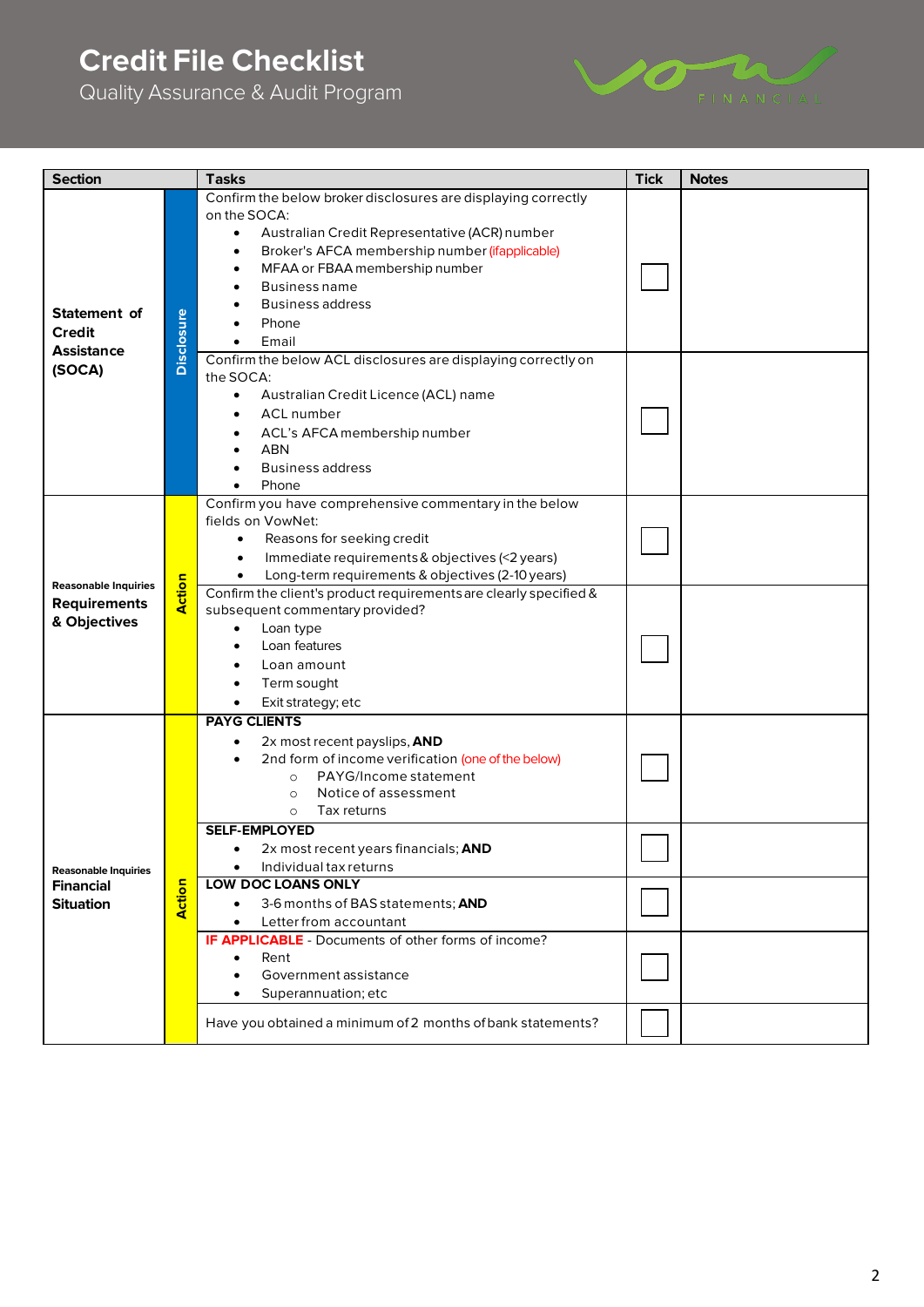# **Credit File Checklist**

Quality Assurance & Audit Program



| <b>Section</b>                      |                   | <b>Tasks</b>                                                                                                                          | <b>Tick</b> | <b>Notes</b> |
|-------------------------------------|-------------------|---------------------------------------------------------------------------------------------------------------------------------------|-------------|--------------|
|                                     |                   | <b>PAYG CLIENTS</b>                                                                                                                   |             |              |
|                                     |                   | Have you confirmed the legitimacy of the payslips?                                                                                    |             |              |
|                                     |                   | <b>SELF EMPLOYED ONLY</b>                                                                                                             |             |              |
|                                     |                   | Have you confirmed the legitimacy of the business                                                                                     |             |              |
|                                     |                   | financials?                                                                                                                           |             |              |
|                                     |                   |                                                                                                                                       |             |              |
|                                     |                   | Have you confirmed the legitimacy of the bank statements?                                                                             |             |              |
|                                     |                   | Have you cross checked the client's pay slips & bank statements to                                                                    |             |              |
|                                     | Action            | confirmed salary credit deposits?                                                                                                     |             |              |
|                                     |                   | Have you cross checked the client's bank statements or used                                                                           |             |              |
| Verification                        |                   | BankStatements.comto verify the client's living expenses?                                                                             |             |              |
|                                     |                   | Have you cross checked the client's credit report to verify the                                                                       |             |              |
|                                     |                   | client's liabilities?                                                                                                                 |             |              |
|                                     |                   | Have you removed any tax file numbers (TFNs) that may be visible<br>on documentation?                                                 |             |              |
|                                     |                   |                                                                                                                                       |             |              |
|                                     |                   | Have you correctly completed the "Verifications completed" on the                                                                     |             |              |
|                                     |                   | 'Compliance comments and documents' tab on VowNet?                                                                                    |             |              |
|                                     |                   |                                                                                                                                       |             |              |
|                                     |                   | Uploaded all supporting documentation to VowNet? (Include client<br>financial documents, credit reports, communications, notes, other |             |              |
|                                     |                   | evidence, etc)                                                                                                                        |             |              |
|                                     |                   |                                                                                                                                       |             |              |
|                                     |                   | Have you correctly completed the client's funding position?                                                                           |             |              |
|                                     | <b>Disclosure</b> | Have you correctly completed a product comparison assessment?                                                                         |             |              |
|                                     |                   | (Best practice: 3 products)                                                                                                           |             |              |
| <b>Preliminary</b>                  |                   | Have you correctly completed the VowNet loan serviceability                                                                           |             |              |
| Assessment                          |                   | calculator?                                                                                                                           |             |              |
|                                     | Action            | Have you correctly completed the lender's loan serviceability<br>calculator?                                                          |             |              |
|                                     |                   | Have you correctly disclosed any conflicts of interest? For example:                                                                  |             |              |
|                                     |                   | Receiving a benefit from a referrer for the lead                                                                                      |             |              |
|                                     |                   | White-label products by your aggregator; etc<br>$\bullet$                                                                             |             |              |
|                                     |                   |                                                                                                                                       |             |              |
|                                     | Action            | Have you confirmed the products align with the client's best                                                                          |             |              |
|                                     |                   | interests?                                                                                                                            |             |              |
|                                     |                   | Have you provided comprehensive commentary in the below                                                                               |             |              |
|                                     |                   | fields on VowNet?                                                                                                                     |             |              |
|                                     |                   | Broker Analysis                                                                                                                       |             |              |
|                                     |                   | Options & Recommendation                                                                                                              |             |              |
|                                     |                   | <b>Borrowing Power</b>                                                                                                                |             |              |
| <b>Best Interests</b><br>Duty (BID) |                   | Deposit/Equity                                                                                                                        |             |              |
|                                     |                   | <b>Credit History</b>                                                                                                                 |             |              |
|                                     |                   | Security (Property)                                                                                                                   |             |              |
|                                     | <b>Disclosure</b> | Living Expenses                                                                                                                       |             |              |
|                                     |                   | <b>IF APPLICABLE</b> - Have you provided comprehensive commentary                                                                     |             |              |
|                                     |                   | in the below fields on VowNet?                                                                                                        |             |              |
|                                     |                   | Fixed Rate (include "rate lock" discussions)<br>$\bullet$                                                                             |             |              |
|                                     |                   | Interest Only<br>$\bullet$<br>Interest in Advance<br>$\bullet$                                                                        |             |              |
|                                     |                   | Line of Credit                                                                                                                        |             |              |
|                                     |                   | Have you confirmed the client(s) will be better off financially                                                                       |             |              |
| Refinance<br><b>Analysis</b>        |                   | by refinancing?                                                                                                                       |             |              |
|                                     | Action            | Have you correctly completed the refinance analysis fields                                                                            |             |              |
|                                     |                   | on VowNet?                                                                                                                            |             |              |
|                                     |                   |                                                                                                                                       |             |              |
| (If applicable)                     |                   |                                                                                                                                       |             |              |
|                                     | <b>Disclosure</b> | Is the financial benefit displaying correctly?                                                                                        |             |              |
|                                     |                   |                                                                                                                                       |             |              |
|                                     |                   |                                                                                                                                       |             |              |